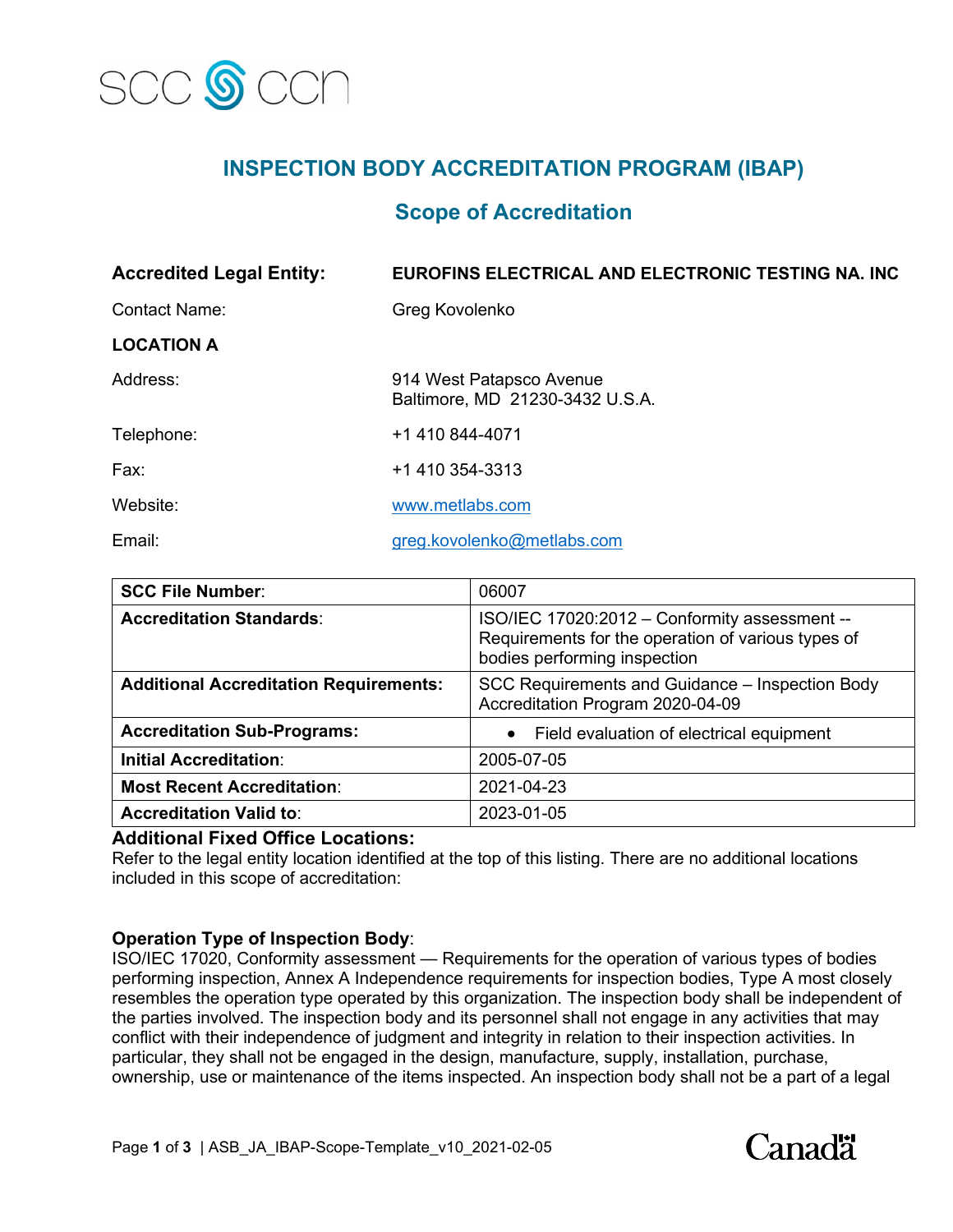

entity that is engaged in design, manufacture, supply, installation, purchase, ownership, use or maintenance of the items inspected. The inspection body shall not be linked to a separate legal entity engaged in the design, manufacture, supply, installation, purchase, ownership, use or maintenance of the items inspected by the following: 1) common ownership, except where the owners have no ability to influence the outcome of an inspection; 2) common ownership appointees on the boards or equivalent of the organizations, except where these have functions that have no influence on the outcome of an inspection; 3) directly reporting to the same higher level of management, except where this cannot influence the outcome of an inspection; 4) contractual commitments, or other means that may have an ability to influence the outcome of an inspection.

### **Scope of Accreditation:**

#### **Base program:** SPE-1000 Field Evaluation/Special Inspection **Inspection Standards** | CSA Model Code SPE-1000 Canadian Electrical Code Special Impection Service<br>By Carry, Laboratories, Inc.<br>Baltimore, MD 1027 This product is evaluated to the Model Code SPE-1000. Such uit est évalué selon le co Ce prod tradicio SPS-1000. Une telle évalution<br>ne considue pas la certification mais<br>est une forme admise d'approbation<br>des produits électriques par l'autorité evaluation does not constitute<br>certification but is an accepted stitute<br>cepted<br>trical<br>check ≌ form of approval of elec- $\frac{1}{2}$ **INSPECTION BY MET LABORATORIES INC.** SPECIAL INSPECTION SERVICE<br>SERVICE D'INSPECTION SPÉCIALE *The label presented above is in accordance with CSA-SPE-1000 and is effective as of 2010-04-01. Product inspected to CSA SPE-1000 between 2005-07-05 to 2010-03-31was*  **Inspection Label** *labeled in accordance with CSA-SPE-1000 as represented by the labels below.*  **Special Inspection Service** MET Laboratories Inc. Baltimore MD  $\begin{tabular}{l|c|c|c|c} \hline \textbf{The evaluation of this equipment} & \textbf{Cette evaluation set for } \textbf{do} & \textbf{not le code} \\ \textbf{was based on Model Code SFE} & \textbf{de reference SFE-1000 relatif} & \textbf{a} \\ \hline \end{tabular}$ XXXXX de référence SFE-1000 relatif à 1000 for the field evaluation of matériel électrique this equipment.  $\mathbf{m}$ THIS EVALUATION DOES NOT CONSTITUTE A CERTIFICATION STTE ÉVALUATION NE CONSTITUTE PAS UNE CERTIFICATION S1# DESPECTION BY: MET LABORATORIES INC. SPECIAL DISPECTION SERVICE SERVICE D'INSPECTION SPÉCIALE **Locations:** A A A

#### **I: Electric Products Program**